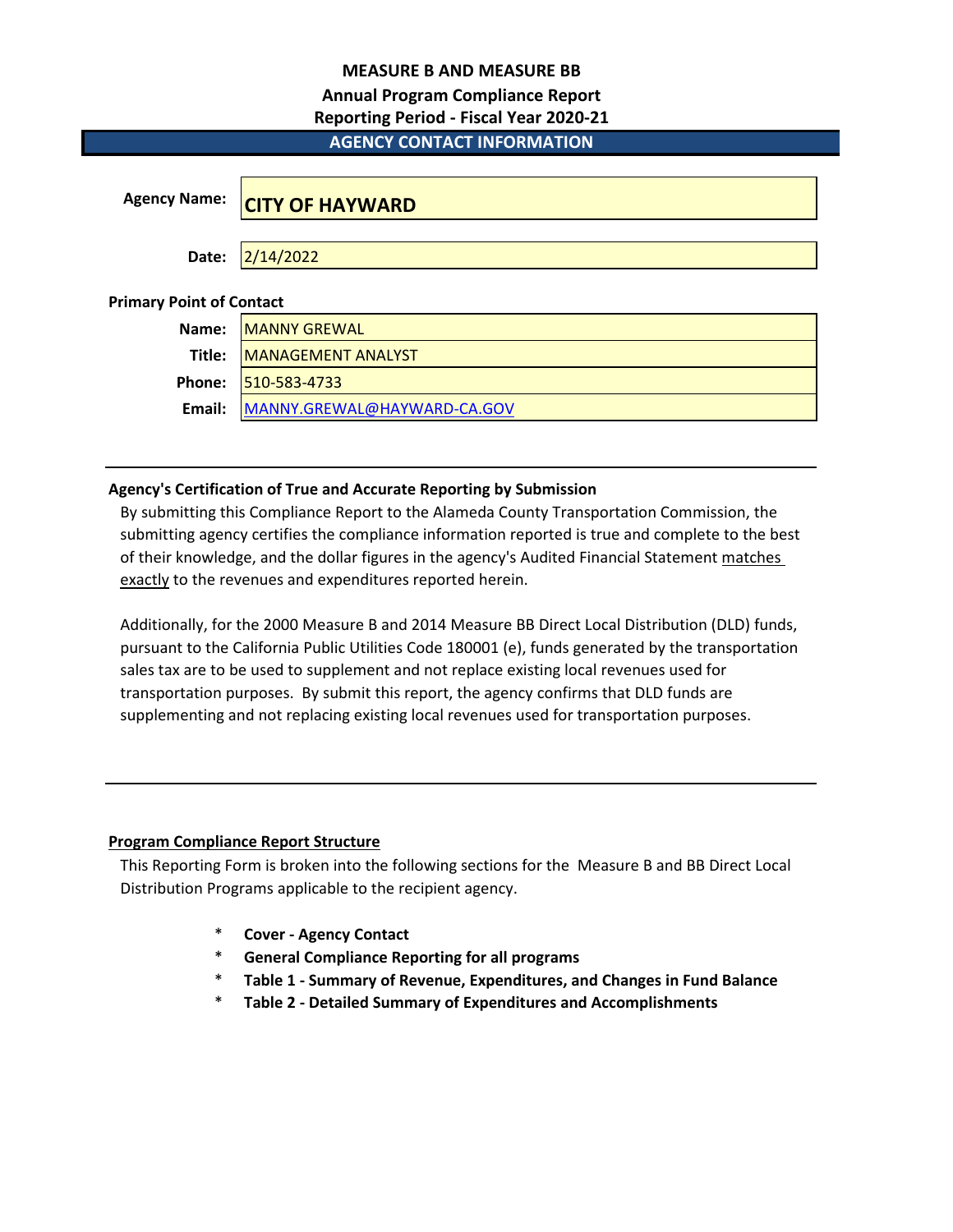#### **MEASURE B AND MEASURE BB**

**Annual Program Compliance Report**

#### **TABLE 1: SUMMARY OF REVENUE, EXPENDITURES, AND CHANGES IN FUND BALANCE**

*DIRECTIONS: Complete the sections below based on the Measure B and BB Audited Financial Statements, for the applicable DLD programs for your agency. Values must match financial statements and total reported expenditures on Table 2.* 

#### **A. 2000 MEASURE B Direct Local Distribution Programs**



## **B. 2014 MEASURE BB Direct Local Distribution Programs**

|                                                      | Bicycle /<br>Pedestrian           | <b>Local Streets</b><br>and Roads                                                   | <b>Mass Transit</b>            | Paratransit                   | Total                           |
|------------------------------------------------------|-----------------------------------|-------------------------------------------------------------------------------------|--------------------------------|-------------------------------|---------------------------------|
| <b>Beginning of Year Fund Balance</b>                | 838,451<br>-Ş                     | \$<br>4,263,901                                                                     | \$                             | 3,765,880                     | 8,868,232<br>Ş                  |
| Revenue<br><b>Interest</b>                           | \$<br>466,998<br>$\zeta$<br>4,601 | \$<br>2,557,256<br>\$<br>22,508                                                     | \$<br>\$<br>$\sim$             | \$<br>880,096<br>\$<br>18,137 | 3,904,350<br>\$<br>\$<br>45,246 |
| <b>Expenditures</b><br>Expenditures Matches Table 2? | 35,863<br>TRUE                    | \$<br>358,868<br>TRUE                                                               | \$<br>#REF!                    | 156,546<br>TRUE               | 551,277<br>\$                   |
| <b>End of Year Fund Balance</b>                      | 1,274,188<br>-\$                  | \$ ا<br>6,484,797                                                                   | \$<br>$\overline{\phantom{a}}$ | 4,507,567<br>\$.              | 12,266,552<br>\$                |
| <b>Notes</b>                                         |                                   | Paratransit received \$2.7M through a transfer from a Measure BB fund. <sup>1</sup> |                                |                               |                                 |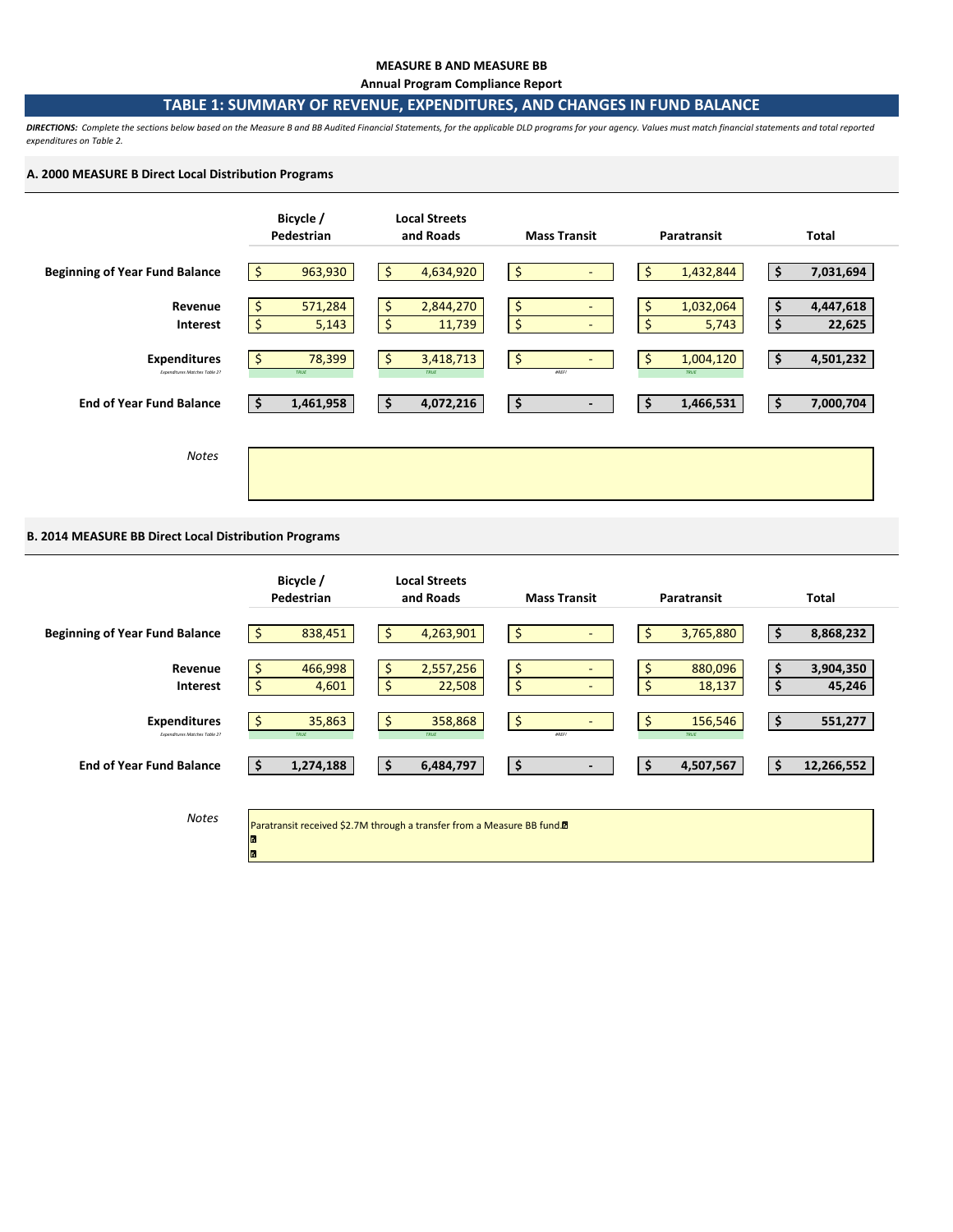**Reporting Period - Fiscal Year 2020-21**

## **GENERAL COMPLIANCE REPORTING**

**1. Adoption Year Indicate the adoption year of the most current Bicycle/Pedestrian Master Plans, as applicable.** 

| <b>Bicycle Master Plan</b> |      |
|----------------------------|------|
| Pedestrian Master Plan     |      |
| Bike/Ped Master Plan       | 2020 |

**If the plans are over five-years past the last adoption year, specify when your agency's will perform its next update.**  *Indicate N/A, if not applicable.* 

**2a. How much of the program fund balance is encumbered into active contracts/projects?** 

*Encumbered value should be less than or equal to the available balance.* 

N/A

|                |           | \$ Encumbered |
|----------------|-----------|---------------|
| MB Balance \$  | 1,461,958 | 500,000       |
| MBB Balance \$ | 1,274,188 | 425,000       |
| Total \$       | 2,736,146 | 925,000       |

#### **2b. Why is there a fund balance?** *Indicate N/A, if not applicable.*

The fund balance will be applied to sidewalk-related projects in FY 2022, which totals \$925,000 (\$500,000 from Measure B and 425,000 from Measure BB)

**2c. Specify any large planned uses of fund balances within this program and their status i.e. planned or underway.**

| <b>Project Title</b>                   | <b>Brief Project Description</b>           | <b>IDLD Amount</b> | <b>Project Status</b> |
|----------------------------------------|--------------------------------------------|--------------------|-----------------------|
| <b>FY22 New Sidewalks (Measure B)</b>  | Continuation of program to construct new   | 500,000 Planned    |                       |
|                                        | sidewalks on critical pedestrian pathways, |                    |                       |
| <b>FY22 New Sidewalks (Measure BB)</b> | Continuation of program to construct new   | 425,000 Planned    |                       |
|                                        |                                            |                    |                       |

**3. Confirm all expenditures were governing body approved (Yes/No).**

**Measure B Measure BB**

Yes

**4. Confirm the completion of the publicity requirements in the table below (Yes/No).**

| Copy of article. |  |
|------------------|--|
| website, signage |  |
| attached?        |  |

**If applicable, briefly explain why the publicity requirement wasn't completed.** 

| <b>Article</b> | <b>Yes</b> | <b>Yes</b> | <b>Yes</b> | Articles are accessible via the website                                                                                                                                                                                            |
|----------------|------------|------------|------------|------------------------------------------------------------------------------------------------------------------------------------------------------------------------------------------------------------------------------------|
| Website        | Yes        | Yes        | <b>Yes</b> | Articles are accessible via the website                                                                                                                                                                                            |
| <b>Signage</b> | <b>No</b>  | <b>No</b>  | <b>No</b>  | The FY21 bicycle and pedestrian efforts were primarily in-<br>house labor or contracted contractual costs to support projects<br>and/or prepare for construction. Since construction did not<br>start, we could not display signs. |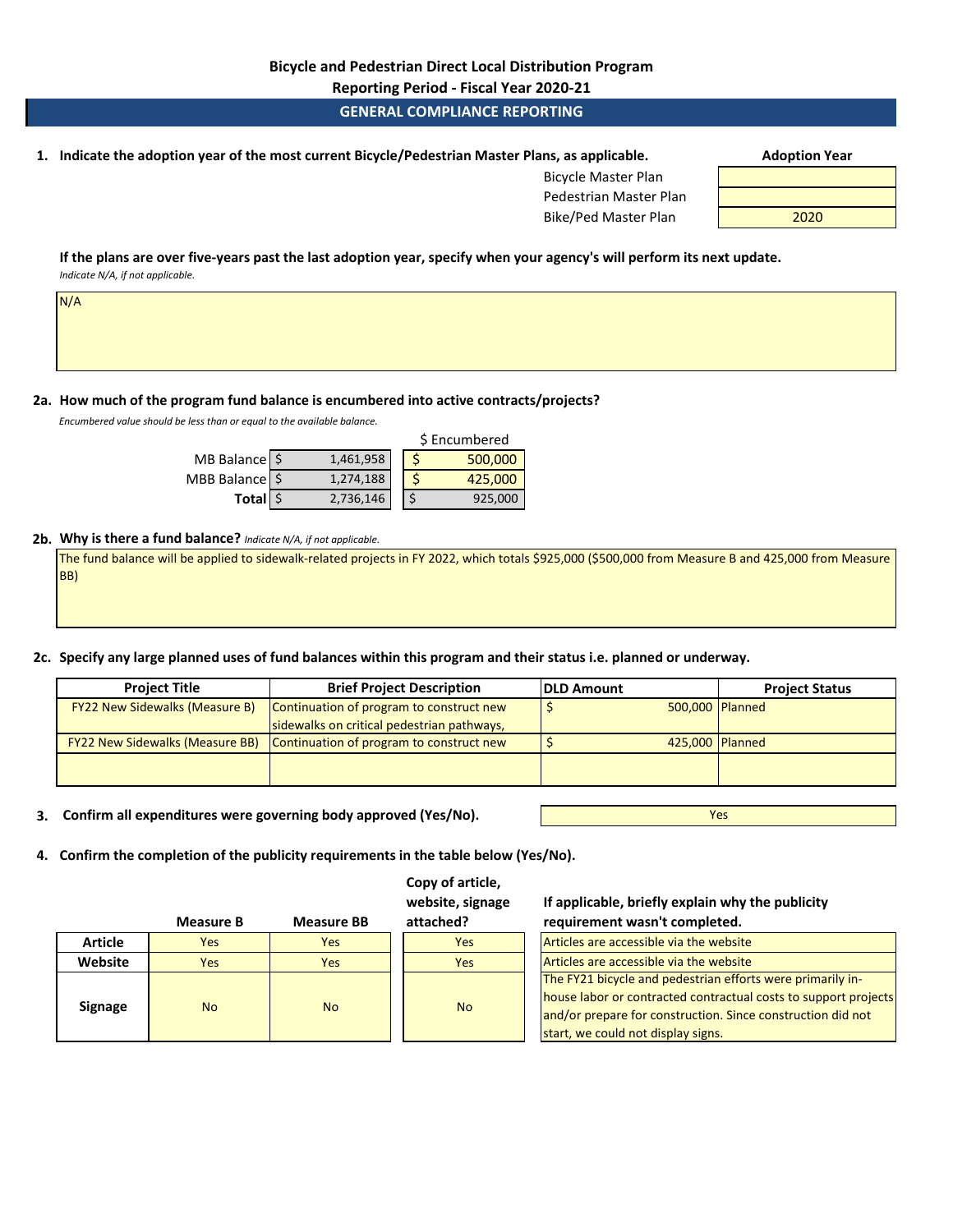#### **Bicycle and Pedestrian Direct Local Distribution Program Reporting Period - Fiscal Year 2020-21**

**TABLE 2: DETAILED SUMMARY OF EXPENDITURES AND ACCOMPLISHMENTS**

|              | Provide a detailed summary of Measure B and BB Expenditures for the reporting fiscal year. Performance reporting/quantity complete and other fund expenditures should be consistent with reporting data sent to other agencies<br>- Expenditure total must correspond to your Audited Financial Statements, and Table 1 values. |                                      |                                            |                                                                      |                                                             |                                                                                                                                                                                                                                                                                                                          |                                             |                                                     |                                                                                                                                                                                                                                                                                     |                                             |                                              |
|--------------|---------------------------------------------------------------------------------------------------------------------------------------------------------------------------------------------------------------------------------------------------------------------------------------------------------------------------------|--------------------------------------|--------------------------------------------|----------------------------------------------------------------------|-------------------------------------------------------------|--------------------------------------------------------------------------------------------------------------------------------------------------------------------------------------------------------------------------------------------------------------------------------------------------------------------------|---------------------------------------------|-----------------------------------------------------|-------------------------------------------------------------------------------------------------------------------------------------------------------------------------------------------------------------------------------------------------------------------------------------|---------------------------------------------|----------------------------------------------|
| No.          | Project<br>Category<br>(Drop-down<br>Menu)                                                                                                                                                                                                                                                                                      | Project<br>Phase<br>(Drop-down Menu) | Project<br><b>Type</b><br>(Drop-down Menu) | <b>Primarily Capital or</b><br>Administrative<br><b>Expenditure?</b> | <b>Project Name</b>                                         | <b>Project Description/Benefits</b>                                                                                                                                                                                                                                                                                      | Quantity<br><b>Completed in</b><br>FY 20-21 | <b>Units for</b><br>Quantity<br>(Drop-down<br>Menu) | Additional description on units or<br>expanded detail on expenditures,<br>performance, accomplishments                                                                                                                                                                              | <b>Measure B</b><br><b>DLD Expenditures</b> | <b>Measure BB</b><br><b>DLD Expenditures</b> |
| $\mathbf{1}$ | Bike/Ped                                                                                                                                                                                                                                                                                                                        | Planning/Scoping                     | Other                                      | Capital                                                              | <b>Project Predesign Services</b>                           | City engineering costs associated with<br>predesign of road and street projects,<br>including preliminary survey, design<br>and cost estimates. Also includes<br>engineering costs associated with<br>overall administration of all capital<br>projects.                                                                 |                                             |                                                     | Contracted contractual costs                                                                                                                                                                                                                                                        | $5,000$ \$<br>\$                            |                                              |
|              | 2   Bike/Ped                                                                                                                                                                                                                                                                                                                    | Project Closeout                     | Staffing                                   | Capital                                                              | FY19 New Sidewalks                                          | Continuation of program to construct<br>new sidewalks on critical pedestrian<br>pathways, specifically those<br>associated with schools and other<br>heavy pedestrian use areas. This<br>project constructs new curb, gutter,<br>and sidewalk.                                                                           | 0.69                                        | Lane Miles                                          | In-house labor. FY19 New Sidewalk<br>project (Calhoun St, Muir St, Walpert<br>St) combined multiple FY funding and<br>project scope (FY17-19).<br>New Sidewalk:<br>Calhoun St - 0.06 miles<br>Muir St - 0.23 miles<br>Walpert St - 0.40 miles<br>Total - 0.69 miles of new sidewalk | \$<br>$\sim$                                | \$<br>12,265                                 |
|              | 3 Bike/Ped                                                                                                                                                                                                                                                                                                                      | <b>PS&amp;E</b>                      | Staffing                                   | Capital                                                              | Patrick/Gading Complete Street Project                      | A 1.25-mile project to connect existing<br>bike lanes on Tennyson and Harder<br>Roads and serve as a traffic calming<br>strategy to reduce the overall width<br>of the roadway to discourage<br>speeding.                                                                                                                |                                             |                                                     | In-house labor                                                                                                                                                                                                                                                                      | $\mathsf{\hat{S}}$<br>$\sim$                | $\mathsf{\$}$<br>182                         |
|              | 4 Bike/Ped                                                                                                                                                                                                                                                                                                                      | Project Closeout                     | Staffing                                   | Capital                                                              | FY18 New Sidewalks                                          | Continuation of program to construct<br>new sidewalks on critical pedestrian<br>pathways, specifically those<br>associated with schools and other<br>heavy pedestrian use areas. This<br>project constructs new curb, gutter,<br>and sidewalk. This project is on Muir<br>St., Calhoun St., Tampa Ave., and<br>Depot Rd. | 0.69                                        | Lane Miles                                          | In-house labor. This project included $\frac{1}{2}$<br>multiple FY funding and project scope<br>(FY17-19).                                                                                                                                                                          | $\sim$                                      | S.<br>339                                    |
|              | 5 Bike/Ped                                                                                                                                                                                                                                                                                                                      | PS&E                                 | <b>Sidewalks and Ramps</b>                 | Capital                                                              | FY18 New Sidewalks                                          | Continuation of program to construct<br>new sidewalks on critical pedestrian<br>pathways, specifically those<br>associated with schools and other<br>heavy pedestrian use areas. This<br>project constructs new curb, gutter,<br>and sidewalk. This project is on Muir<br>St., Calhoun St., Tampa Ave., and<br>Depot Rd. | 0.69                                        | Lane Miles                                          | Topography study. This project<br>included multiple FY funding and<br>project scope (FY17-19).                                                                                                                                                                                      | $\mathsf{\hat{S}}$<br>$\sim$                | ۱\$<br>3,450                                 |
|              | 7 Bike/Ped                                                                                                                                                                                                                                                                                                                      | Planning/Scoping                     | Master Plan                                | Capital                                                              | Pedestrian Master Plan/Update Bicycle Master Plan           | This project will allow for the<br>development of a Pedestrian Master<br>Plan and an update to the<br>existing Bicycle Master Plan.                                                                                                                                                                                      | $\mathbf{1}$                                | # of Plans<br>developed                             | Contracted contractual costs                                                                                                                                                                                                                                                        | \$<br>$30,593$ \$                           |                                              |
|              | 8   Pedestrian   Operations                                                                                                                                                                                                                                                                                                     |                                      | Signals                                    | Capital                                                              | Pedestrian Traffic Signal Modifications and<br>Improvements | Continuation of program to provide<br>countdown pedestrian signals, audible<br>traffic signals, and improved<br>pedestrian push buttons at all City<br>traffic signals to improve pedestrian<br>safety.                                                                                                                  |                                             |                                                     | Contracted contractual costs                                                                                                                                                                                                                                                        | \$<br>$4,043$ \$                            |                                              |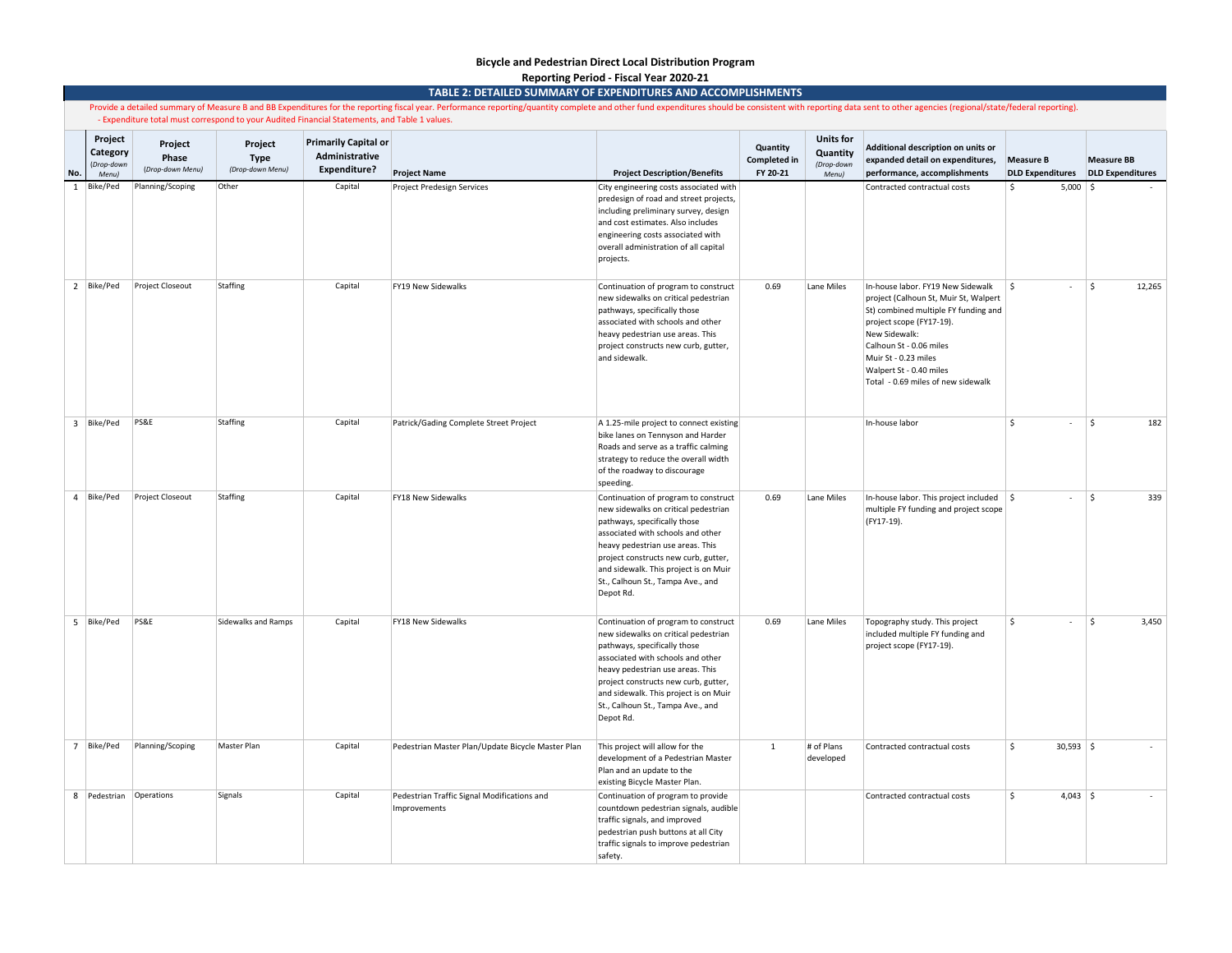|    | 9 Pedestrian | Operations                                                 | Staffing                | Capital                | Pedestrian Traffic Signal Modifications and<br>Improvements | Continuation of program to provide<br>countdown pedestrian signals, audible<br>traffic signals, and improved<br>pedestrian push buttons at all City<br>traffic signals to improve pedestrian<br>safety.                                        |      |            | In-house labor                                                                                             | \$      | $38,764$ \$              |                    | $\sim$                   |
|----|--------------|------------------------------------------------------------|-------------------------|------------------------|-------------------------------------------------------------|------------------------------------------------------------------------------------------------------------------------------------------------------------------------------------------------------------------------------------------------|------|------------|------------------------------------------------------------------------------------------------------------|---------|--------------------------|--------------------|--------------------------|
|    | 10 Bike/Ped  | <b>Project Closeout</b>                                    | Staffing                | Administrative         | FY20 New Sidewalks                                          | Continuation of program to construct<br>new sidewalks on critical pedestrian<br>pathways, specifically those<br>associated with schools and other<br>heavy pedestrian use areas. This<br>project constructs new curb, gutter,<br>and sidewalk. | 0.69 | Lane Miles | In-house labor. This project includes $\frac{1}{2}$<br>multiple FY funding and project scope<br>(FY20-22). |         | $\sim$                   | S.                 | 19,627                   |
| 11 |              |                                                            |                         |                        |                                                             |                                                                                                                                                                                                                                                |      |            |                                                                                                            | \$      | $\sim$                   | <sub>S</sub>       | $\sim$                   |
| 12 |              |                                                            |                         |                        |                                                             |                                                                                                                                                                                                                                                |      |            |                                                                                                            | \$      | $\sim$                   | S.                 | $\sim$                   |
| 13 |              |                                                            |                         |                        |                                                             |                                                                                                                                                                                                                                                |      |            |                                                                                                            | \$      | $\sim$                   | \$                 | $\overline{\phantom{a}}$ |
| 14 |              |                                                            |                         |                        |                                                             |                                                                                                                                                                                                                                                |      |            |                                                                                                            | \$      | $\sim$                   | S.                 | $\overline{\phantom{a}}$ |
| 15 |              |                                                            |                         |                        |                                                             |                                                                                                                                                                                                                                                |      |            |                                                                                                            | \$      | $\sim$                   | -Ś                 | $\sim$                   |
| 16 |              |                                                            |                         |                        |                                                             |                                                                                                                                                                                                                                                |      |            |                                                                                                            | \$      | $\overline{\phantom{a}}$ | $\mathsf{\hat{S}}$ | $\overline{\phantom{a}}$ |
| 17 |              |                                                            |                         |                        |                                                             |                                                                                                                                                                                                                                                |      |            |                                                                                                            | \$      | $\sim$                   | S.                 | $\sim$                   |
| 18 |              |                                                            |                         |                        |                                                             |                                                                                                                                                                                                                                                |      |            |                                                                                                            | \$      | $\sim$                   | <sup>\$</sup>      | $\overline{\phantom{a}}$ |
| 19 |              |                                                            |                         |                        |                                                             |                                                                                                                                                                                                                                                |      |            |                                                                                                            | \$      | $\sim$                   | S.                 | ٠                        |
| 20 |              |                                                            |                         |                        |                                                             |                                                                                                                                                                                                                                                |      |            |                                                                                                            | $\zeta$ | $\sim$                   | S.                 | $\sim$                   |
| 21 |              |                                                            |                         |                        |                                                             |                                                                                                                                                                                                                                                |      |            |                                                                                                            | \$      | $\sim$                   | -Ś                 | $\sim$                   |
| 22 |              |                                                            |                         |                        |                                                             |                                                                                                                                                                                                                                                |      |            |                                                                                                            | \$      | $\sim$                   | S.                 | $\overline{\phantom{a}}$ |
| 23 |              |                                                            |                         |                        |                                                             |                                                                                                                                                                                                                                                |      |            |                                                                                                            | \$      | $\sim$                   | - Ś                | $\overline{\phantom{a}}$ |
| 24 |              |                                                            |                         |                        |                                                             |                                                                                                                                                                                                                                                |      |            |                                                                                                            | \$      | $\sim$                   | $\mathsf{\hat{S}}$ | $\sim$                   |
| 25 |              |                                                            |                         |                        |                                                             |                                                                                                                                                                                                                                                |      |            |                                                                                                            | l \$    | $\sim$                   | ۱\$                | $\sim$                   |
|    |              | <b>Total Percentage of Capital vs Administrative Costs</b> |                         | 83%                    |                                                             |                                                                                                                                                                                                                                                |      |            | <b>TOTAL</b>                                                                                               | ∣\$     | 78,399 \$                |                    | 35,863                   |
|    |              |                                                            | a. Total Capital        | 94,635                 |                                                             |                                                                                                                                                                                                                                                |      |            | Match to Table 1?                                                                                          |         | <b>TRUE</b>              |                    | <b>TRUE</b>              |
|    |              |                                                            | b. Total Administrative | $\mathsf{S}$<br>19,627 |                                                             |                                                                                                                                                                                                                                                |      |            |                                                                                                            |         |                          |                    |                          |

**Is the total percentage of Capital vs Program Administration (outreach, staffing, administrative support) Costs GREATER THAN 50%? If not, explain how capital investments will increase in the future.**

Many of these project expenditures required lots of in-house labor (engineering, planning, studies, etc) before construction can begin. Capital expenditure should increase in future years once construction and infrastructure enhancement is underway.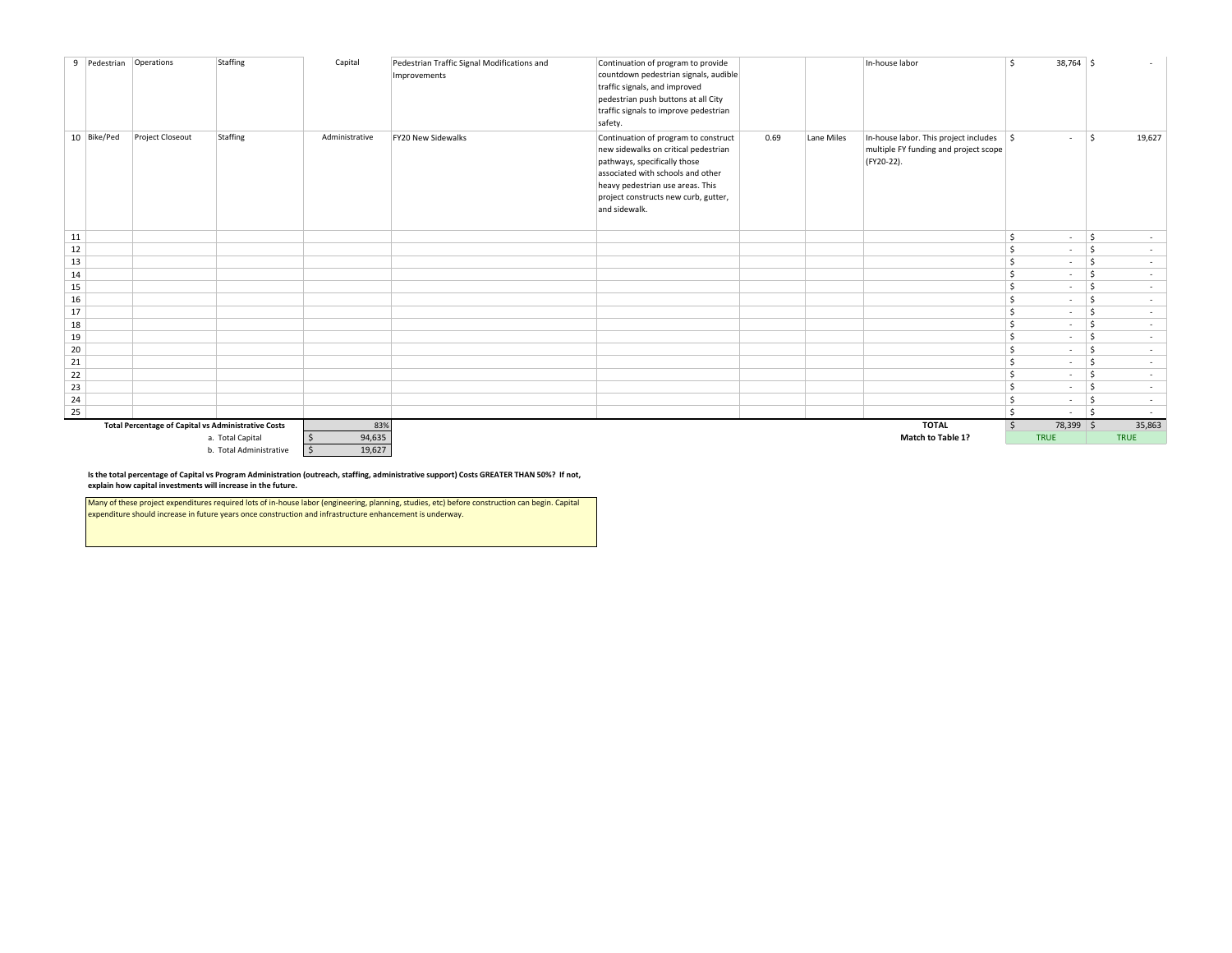**Reporting Period - Fiscal Year 2020-21**

| <b>GENERAL COMPLIANCE REPORTING</b> |  |  |
|-------------------------------------|--|--|

#### **1. PCI =** 71 **What is agency's current Pavement Condition Index (PCI)?**  *Use PCI from the most recent MTC's VitalSigns linked here:* [http://www.vitalsig](http://www.vitalsigns.mtc.ca.gov/street-pavement-condition)ns.mtc.ca.gov/street-pavement-condition

#### **If your PCI falls below a score of 60 (fair condition), specify what actions are being implemented to increase the PCI.**  *Indicate N/A, if not applicable.*

N/A

#### **2a. How much of the program fund balance is encumbered into active contracts/projects?**

*Encumbered value should be less than or equal to the available balance.* 

|                          | \$ Encumbered |           |
|--------------------------|---------------|-----------|
| MB Balance $\frac{1}{2}$ | 4,072,216     | 1,997,000 |
| MBB Balance \$           | 6,484,797     | 2,070,000 |
| Total \$                 | 10,557,013    | 4,067,000 |

#### **2b. Why is there a fund balance?** *Indicate N/A, if not applicable.*

The fund balance will be applied to the construction contract for the FY 2022 pavement rehabilitation projects, which will collectively cost approximately \$3,450,000 (\$1,500,000 from Measure B and \$1,950,000 from Measure BB), the on-going speed monitoring devices project (\$120,000 each from Measure B and BB), and Safe Routes to School project (\$377,000), which is partly being supplmented by ACTC.

#### **2c. Specify any large planned uses of fund balances within this program and their status i.e. planned or underway.**

| <b>Project Title</b>                                | <b>Brief Project Description</b>                                                                                                                                                                                                                                                                                | <b>DLD Amount</b>       | <b>Project Status</b> |
|-----------------------------------------------------|-----------------------------------------------------------------------------------------------------------------------------------------------------------------------------------------------------------------------------------------------------------------------------------------------------------------|-------------------------|-----------------------|
| <b>FY22 Pavement Rehabilitation</b><br>(Measure B)  | Annual street maintenance program involving<br>structural repair, including spot repairs, slurry<br>seal where appropriate, grinding existing asphalt<br>and placing pavement-reinforcing fabric, where<br>necessary, and construction of an asphalt<br>concrete overlay on existing deteriorating<br>pavement. | \$<br>1,500,000 Planned |                       |
| <b>FY22 Pavement Rehabilitation</b><br>(Measure BB) | Annual street maintenance program involving<br>structural repair, including spot repairs, slurry<br>seal where appropriate, grinding existing asphalt<br>and placing pavement-reinforcing fabric, where<br>necessary, and construction of an asphalt<br>concrete overlay on existing deteriorating<br>pavement. | \$<br>1,950,000 Planned |                       |
| <b>Speed Monitoring Devices</b>                     | Install solar-powered speed monitoring devices<br>at high-priority locations to assist with pedestrian<br>safety near highly traveled streets.                                                                                                                                                                  | \$<br>240,000           | Underway, on-going    |
| <b>Middle School</b>                                | Safe Routes to School - Cezar Chavez   Improve pedestrian safety and infrastructure<br>surround Cezar Chavez Middle School to support<br>$CTC2$ Cafe Davise to Cabe                                                                                                                                             | \$                      | 377,000 Underway      |

#### **3. Confirm all expenditures were governing body approved (Yes/No).**

**4. Confirm the completion of the publicity requirements in the table below (Yes/No).**

#### **Copy of article, website, signage**

**If applicable, briefly explain why the publicity** 

|                | Measure B | <b>Measure BB</b> | attached? | requirement wasn't completed.           |
|----------------|-----------|-------------------|-----------|-----------------------------------------|
| <b>Article</b> | Yes       | Yes               | Yes       | Articles are accessible via the website |
| Website        | Yes       | Yes               | Yes       | Articles are accessible via the website |
| Signage        | Yes       | Yes               | Yes       |                                         |

Yes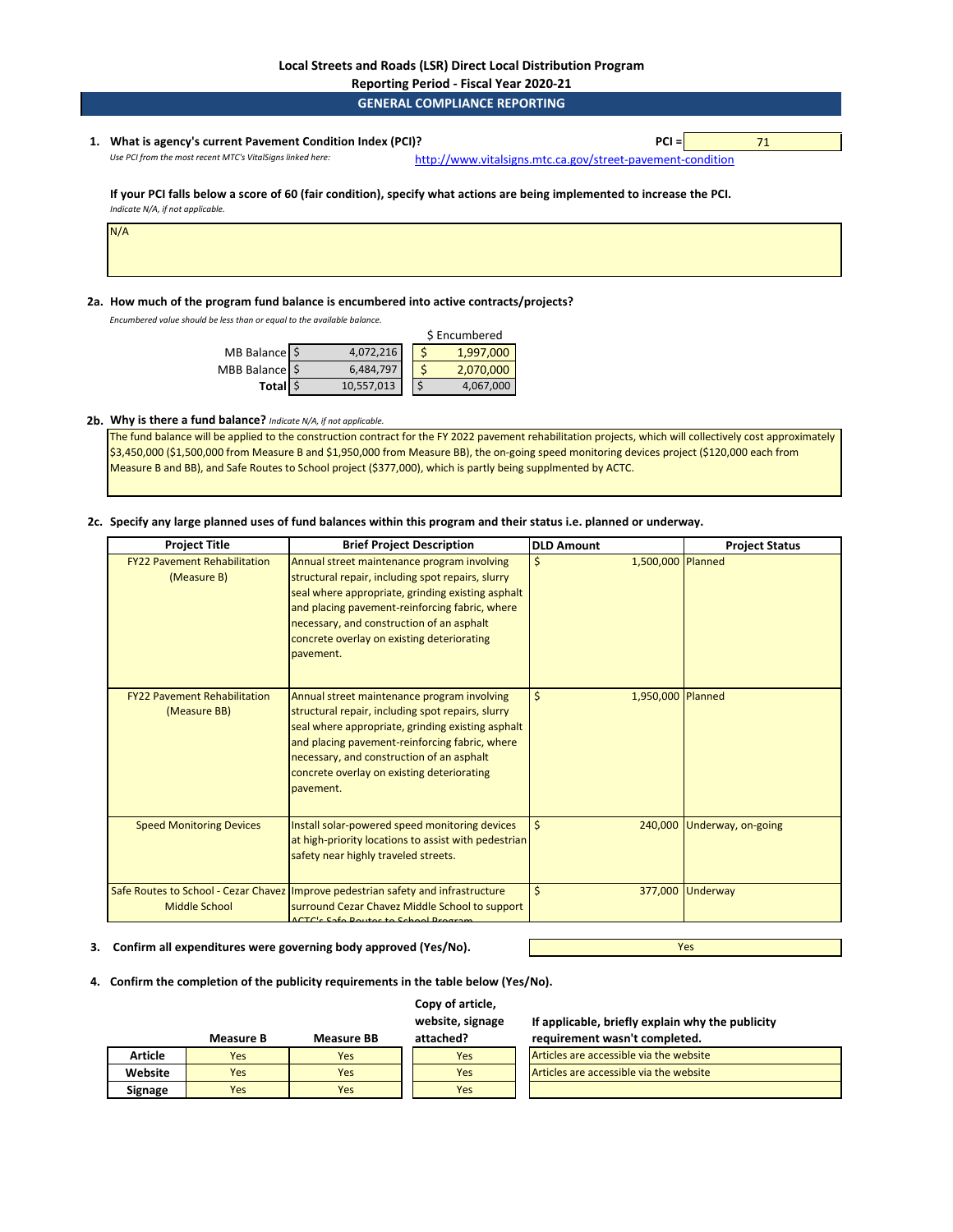# **Local Streets and Roads Direct Local Distribution Program**

**Reporting Period - Fiscal Year 2020-21**

#### **TABLE 2: DETAILED SUMMARY OF EXPENDITURES AND ACCOMPLISHMENTS**

Provide a detailed summary of Measure B and BB Expenditures for the reporting fiscal year. Performance reporting/quantity complete and other fund expenditures should be consistent with reporting data sent to other agencies - Expenditure total must correspond to your Audited Financial Statements and Table 1 values

| Project<br>Category<br>(Drop-down<br>No.<br><b>Menul</b> | Project<br>Phase<br>(Drop-down Menu) | Project<br><b>Type</b><br>(Drop-down Menu) | <b>Primarily Capital or</b><br>Administrative<br>Expenditure? | <b>Project Name</b>   | <b>Project Description/Benefits</b>                                                                                                                                                                                                                                                                                   | <b>Quantity Completed in</b><br>FY 20-21 | <b>Units for</b><br>Quantity<br>(Drop-down<br>Menu) | Additional description on units or<br>expanded detail on expenditures,<br>performance, accomplishments                                              | <b>Measure B</b><br><b>DLD Expenditures</b> | <b>Measure BB</b><br><b>DLD Expenditures</b> |
|----------------------------------------------------------|--------------------------------------|--------------------------------------------|---------------------------------------------------------------|-----------------------|-----------------------------------------------------------------------------------------------------------------------------------------------------------------------------------------------------------------------------------------------------------------------------------------------------------------------|------------------------------------------|-----------------------------------------------------|-----------------------------------------------------------------------------------------------------------------------------------------------------|---------------------------------------------|----------------------------------------------|
| 1                                                        | Streets/Rds Project Closeout         | Street Resurfacing/Main Capital            |                                                               | FY17 Pavement Rehab   | Annual street maintenance program<br>involving structural repair, including<br>spot repairs, slurry seal where<br>appropriate, grinding existing asphalt<br>and placing pavement-reinforcing<br>fabric, where necessary, and<br>construction of an asphalt concrete<br>overlay on existing deteriorating<br>pavement. | 20                                       | Lane Miles                                          | Contracted contractual costs. This<br>project included multiple funding<br>sources. The quantity reported is the<br>sum across all funds.           | 66,130                                      |                                              |
|                                                          | 2 Streets/Rds Project Closeout       | Street Resurfacing/Main Capital            |                                                               | FY18 Pavement Rehab   | Annual street maintenance program<br>involving structural repair, including<br>spot repairs, slurry seal where<br>appropriate, grinding existing asphalt<br>and placing pavement-reinforcing<br>fabric, where necessary, and<br>construction of an asphalt concrete<br>overlay on existing deteriorating<br>pavement. | 20                                       | Lane Miles                                          | Contracted contractual costs. This<br>project included multiple funding<br>sources. The quantity reported is the<br>sum across all funds.           | 184,225<br>Ŝ.                               |                                              |
| $3$ Other                                                | Other                                | Other                                      | Administrative                                                | <b>Audit Expenses</b> | Yearly audit-related expenses for<br>Measure B and BB Reporting                                                                                                                                                                                                                                                       |                                          |                                                     | Yearly audit-related expenses                                                                                                                       | 5<br>$2,413$ \$                             | 2,413                                        |
|                                                          | 4 Streets/Rds Project Closeout       | Staffing                                   | Capital                                                       | FY19 Pavement Rehab   | Annual street maintenance program<br>involving structural repair, including<br>spot repairs, slurry seal where<br>appropriate, grinding existing asphalt<br>and placing pavement-reinforcing<br>fabric, where necessary, and<br>construction of an asphalt concrete<br>overlay on existing deteriorating<br>pavement. | 17                                       | Lane Miles                                          | In-house labor. This project included<br>multiple funding sources. The<br>quantity reported is the sum across<br>all funds.                         |                                             | 46,872<br>\$                                 |
|                                                          | 5 Streets/Rds Project Closeout       | Street Resurfacing/Main Capital            |                                                               | FY19 Pavement Rehab   | Annual street maintenance program<br>involving structural repair, including<br>spot repairs, slurry seal where<br>appropriate, grinding existing asphalt<br>and placing pavement-reinforcing<br>fabric, where necessary, and<br>construction of an asphalt concrete<br>overlay on existing deteriorating<br>pavement. | 17                                       | Lane Miles                                          | Contracted contractual costs. This<br>project included multiple funding<br>sources. The quantity reported is the<br>sum across all funds.           | $1,005,450$ \$<br>$\mathsf{\hat{S}}$        |                                              |
|                                                          | 6 Streets/Rds Construction           | Street Resurfacing/Main Capital            |                                                               | FY20 Pavement Rehab   | Annual street maintenance program<br>involving structural repair, including<br>spot repairs, slurry seal where<br>appropriate, grinding existing asphalt<br>and placing pavement-reinforcing<br>fabric, where necessary, and<br>construction of an asphalt concrete<br>overlay on existing deteriorating<br>pavement. | 43                                       | Lane Miles                                          | Contracted contractual costs. This<br>project included multiple funding<br>sources. The quantity reported is the<br>sum across all funds.           | l \$<br>$2,041,453$ \$                      | 214,208                                      |
| 7 Streets/Rds PS&E                                       |                                      | Street Resurfacing/Main Capital            |                                                               | FY20 Pavement Rehab   | Annual street maintenance program<br>involving structural repair, including<br>spot repairs, slurry seal where<br>appropriate, grinding existing asphalt<br>and placing pavement-reinforcing<br>fabric, where necessary, and<br>construction of an asphalt concrete<br>overlay on existing deteriorating<br>pavement. | 43                                       | Lane Miles                                          | Consulting costs for engineering<br>study. This project included multiple<br>funding sources. The quantity<br>reported is the sum across all funds. | \$<br>$\overline{\phantom{a}}$              | \$<br>25,050                                 |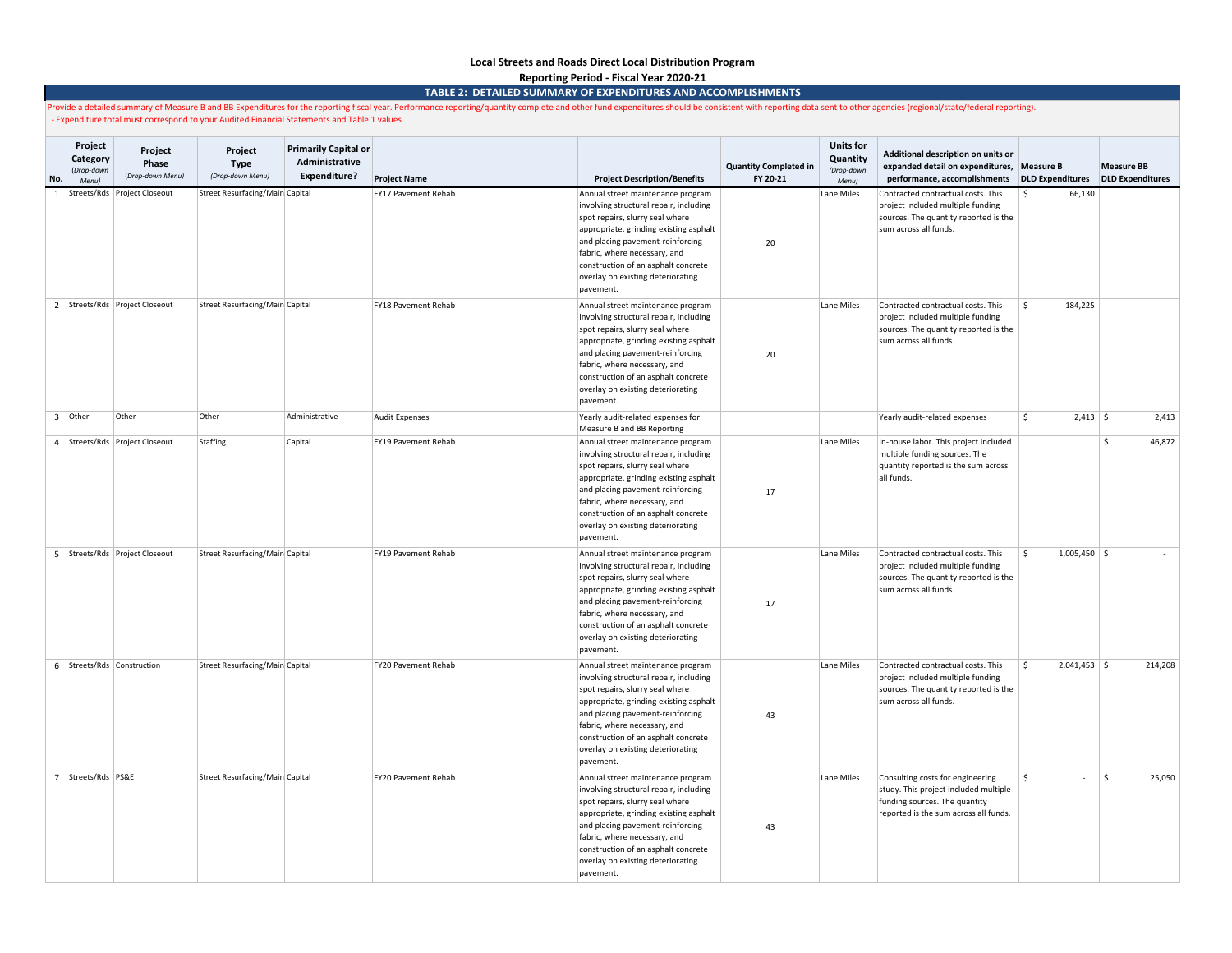| 8 Streets/Rds Other      |                  | Street Resurfacing/Main Administrative |                | FY21 Pavement Rehab                   | Annual street maintenance program                                                                                                                                                                                                                                                                                     |                                                                                                                                                                                                                                                                          | Lane Miles | Public notice/documentation costs.                                                                                                                | \$                      | \$       | 6,530   |
|--------------------------|------------------|----------------------------------------|----------------|---------------------------------------|-----------------------------------------------------------------------------------------------------------------------------------------------------------------------------------------------------------------------------------------------------------------------------------------------------------------------|--------------------------------------------------------------------------------------------------------------------------------------------------------------------------------------------------------------------------------------------------------------------------|------------|---------------------------------------------------------------------------------------------------------------------------------------------------|-------------------------|----------|---------|
|                          |                  |                                        |                |                                       | involving structural repair, including<br>spot repairs, slurry seal where<br>appropriate, grinding existing asphalt<br>and placing pavement-reinforcing<br>fabric, where necessary, and<br>construction of an asphalt concrete<br>overlay on existing deteriorating<br>pavement.                                      | 30                                                                                                                                                                                                                                                                       |            | This project included multiple funding<br>sources. The quantity reported is the<br>sum across all funds.                                          |                         |          |         |
| 9 Streets/Rds Operations |                  | Street Resurfacing/Main Capital        |                | FY21 Pavement Rehab                   | Annual street maintenance program<br>involving structural repair, including<br>spot repairs, slurry seal where<br>appropriate, grinding existing asphalt<br>and placing pavement-reinforcing<br>fabric, where necessary, and<br>construction of an asphalt concrete<br>overlay on existing deteriorating<br>pavement. | 30                                                                                                                                                                                                                                                                       | Lane Miles | Equipment maintenance agreement.   \$<br>This project included multiple funding<br>sources. The quantity reported is the<br>sum across all funds. |                         | $844$ \$ |         |
| 10 Streets/Rds PS&E      |                  | Staffing                               | Capital        | FY21 Pavement Rehab                   | Annual street maintenance program<br>involving structural repair, including<br>spot repairs, slurry seal where<br>appropriate, grinding existing asphalt<br>and placing pavement-reinforcing<br>fabric, where necessary, and<br>construction of an asphalt concrete<br>overlay on existing deteriorating<br>pavement. | 30                                                                                                                                                                                                                                                                       | Lane Miles | In-house labor. This project included $\frac{1}{2}$<br>multiple funding sources. The<br>quantity reported is the sum across<br>all funds.         | $51,156$ \$             |          |         |
| 11 Transit               | Planning/Scoping | Staffing                               | Administrative | Hayward Blvd Safety Improvement Study | Conduct a study to evaluate a low,<br>medium, and ultimate cost concepts<br>to assist in speed reduction, enhance<br>safety, and promote multi-modal use<br>through roundabouts, bike lanes, and<br>other traffic calming measures for<br>Hayward Boulevard.                                                          | Coordinated<br>development of<br>conceptual alternatives.<br>Provided feedback and<br>direction to consultant.<br>Developed staff reports<br>for internal meetings and<br>presentation to City<br>Council. Facilitated and<br>presented at virtual<br>community meeting. | Other      | In-house labor                                                                                                                                    | <sup>\$</sup><br>$\sim$ | \$       | 16,409  |
| 12 Transit               | Planning/Scoping | <b>Traffic Calming</b>                 | Capital        | Hayward Blvd Safety Improvement Study | Conduct a study to evaluate a low,<br>medium, and ultimate cost concepts<br>to assist in speed reduction, enhance<br>safety, and promote multi-modal use<br>through roundabouts, bike lanes, and<br>other traffic calming measures for<br>Hayward Boulevard.                                                          | Developed conceptual<br>alternatives and<br>presented to community<br>via virtual meeting.<br>Conducted online survey<br>and presented feedback<br>to City Council. To date,<br>consultant has completed<br>activities equivalent to<br>50% of total scope effort.       | Other      | Contracted consulting costs for<br>feasability studies and outreach                                                                               | \$                      | \$       | 73,162  |
| 13 Transit               | Operations       | Staffing                               | Administrative | <b>Speed Monitoring Devices</b>       | Install solar-powered speed<br>monitoring devices at high-priority<br>locations to assist with pedestrian<br>safety near highly traveled streets.                                                                                                                                                                     |                                                                                                                                                                                                                                                                          |            | In-house labor                                                                                                                                    | \$<br>$65,909$ \$       |          |         |
| 14 Transit               | Operations       | <b>Traffic Calming</b>                 | Capital        | <b>Speed Monitoring Devices</b>       | Install solar-powered speed<br>monitoring devices at high-priority<br>locations to assist with pedestrian<br>safety near highly traveled streets.                                                                                                                                                                     | $\overline{2}$                                                                                                                                                                                                                                                           | Other      | Supplies                                                                                                                                          | \$<br>$1,133$ \$        |          |         |
| 15 Transit               | Planning/Scoping | Staffing                               | Administrative | D St Traffic Calming                  | Improve vehicular, pedestrian, and<br>bicycle safety by promoting reduced<br>speeds along the corridor.                                                                                                                                                                                                               |                                                                                                                                                                                                                                                                          |            | Accounting correction for staff<br>charges                                                                                                        | \$<br>$\sim$            | \$       | (3,959) |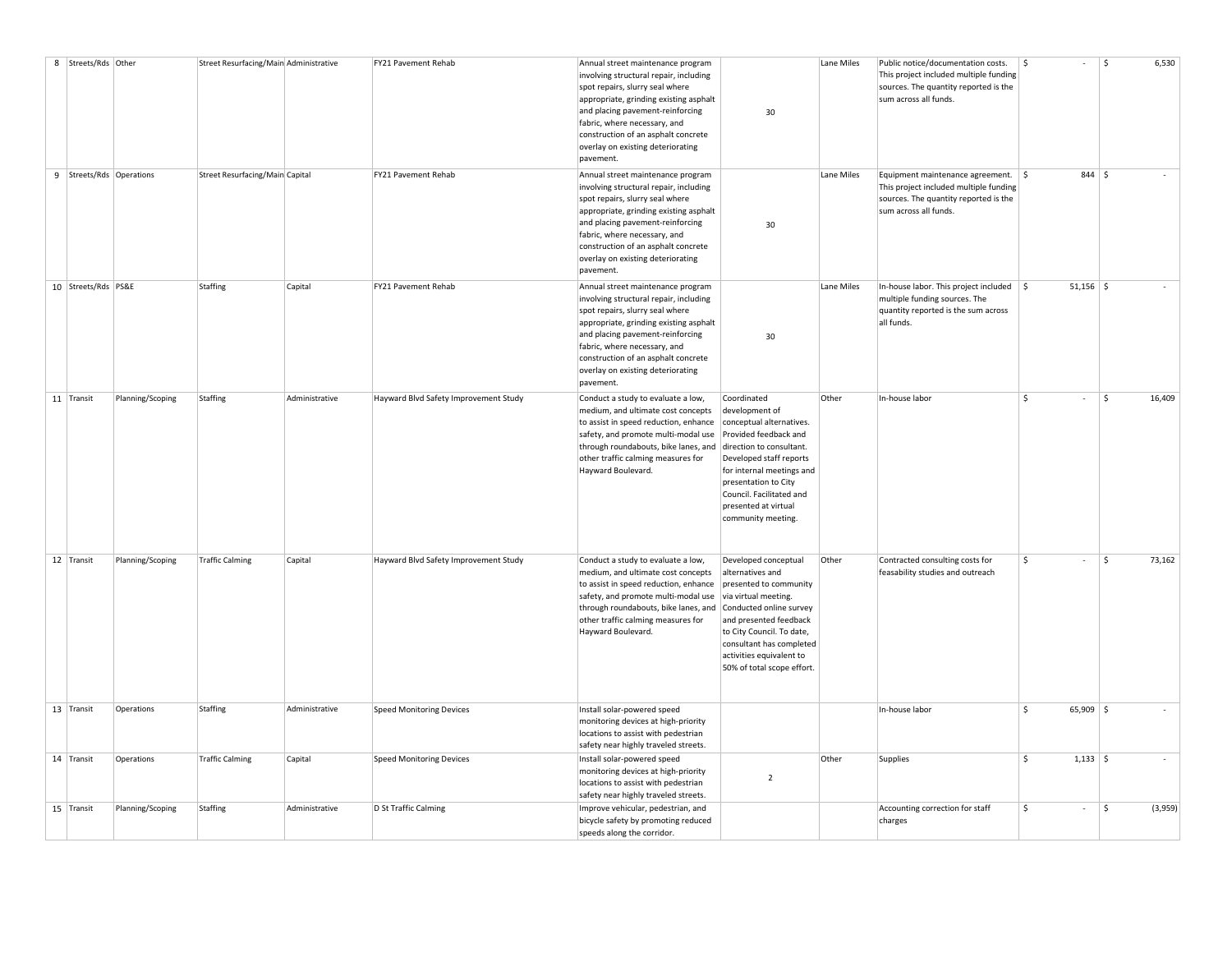|                  | 16 Streets/Rds PS&E<br>17   Streets/Rds   Other |                                               | Staffing<br>Other       | Administrative<br>Administrative | FY20 Pavement Rehab<br>FY21 Pavement Rehab | Annual street maintenance program<br>involving structural repair, including<br>spot repairs, slurry seal where<br>appropriate, grinding existing asphalt<br>and placing pavement-reinforcing<br>fabric, where necessary, and<br>construction of an asphalt concrete<br>overlay on existing deteriorating<br>pavement.<br>Annual street maintenance program | Accounting correction for staff<br>charges<br>Revenue booked against expenditure   \$ | $\overline{\phantom{a}}$<br>$\overline{\phantom{a}}$ | (21, 317)<br>(500) |
|------------------|-------------------------------------------------|-----------------------------------------------|-------------------------|----------------------------------|--------------------------------------------|------------------------------------------------------------------------------------------------------------------------------------------------------------------------------------------------------------------------------------------------------------------------------------------------------------------------------------------------------------|---------------------------------------------------------------------------------------|------------------------------------------------------|--------------------|
|                  |                                                 |                                               |                         |                                  |                                            | involving structural repair, including<br>spot repairs, slurry seal where<br>appropriate, grinding existing asphalt<br>and placing pavement-reinforcing<br>fabric, where necessary, and<br>construction of an asphalt concrete<br>overlay on existing deteriorating<br>pavement.                                                                           |                                                                                       |                                                      |                    |
|                  |                                                 | Percentage of Capital vs Administrative Costs |                         | 98%                              |                                            |                                                                                                                                                                                                                                                                                                                                                            | <b>TOTAL</b>                                                                          | S.<br>$3,418,713$ \$                                 | 358,868            |
| a. Total Capital |                                                 |                                               |                         | 3,709,683                        |                                            |                                                                                                                                                                                                                                                                                                                                                            | <b>Match to Table 1?</b>                                                              | <b>TRUE</b>                                          | <b>TRUE</b>        |
|                  |                                                 |                                               | b. Total Administrative | 67,898                           |                                            |                                                                                                                                                                                                                                                                                                                                                            |                                                                                       |                                                      |                    |

If your agency did not expend greater than 50% of total costs on Capital Investments, explain how capital investments will increase in the and the Aminimum of 15% of Measure BB LSR funds are required to be expended on bike **future over Program Administration (outreach, staffing, administrative support).** *Indicate N/A if not applicable.* 

N/A

In this fiscal year, how much of Measure BB LSR funds were expended on bike/pedestrian improvements? Percent of Measure BB LSR funds expenditures on bike/pedestrian improvements: **Meets minimum 15% threshold?**

N/A



**If your agency did not meet the 15% minimum expenditure requirement this fiscal year, explain why.**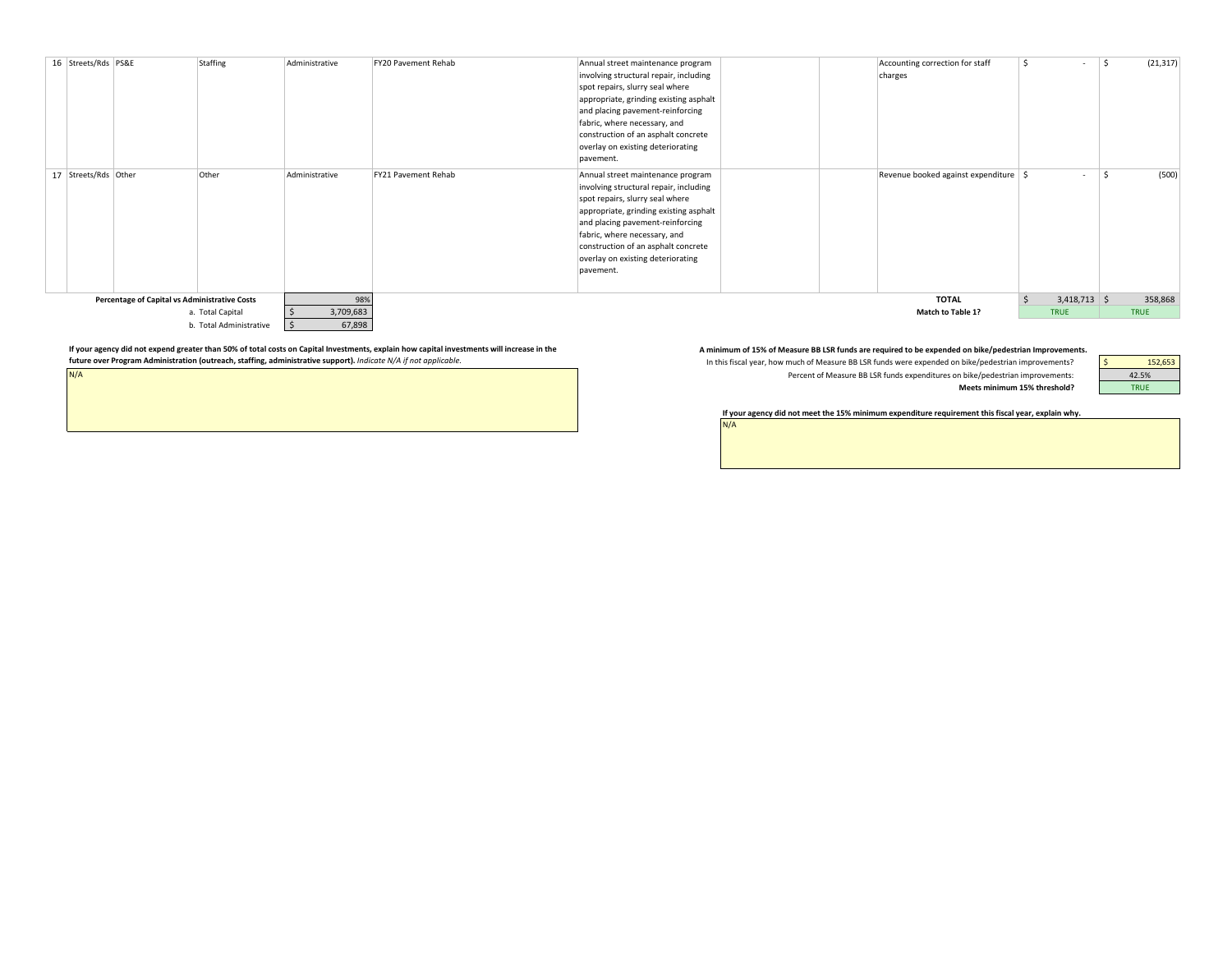**Reporting Period - Fiscal Year 2020-21**

## **GENERAL COMPLIANCE REPORTING**

## **1a.How much of the balance identified here is encumbered into active contracts and projects?**

*Encumbered value should be less than or equal to the available balance.* 

|                |  |           | \$ Encumbered |           |
|----------------|--|-----------|---------------|-----------|
| MB Balance \$  |  | 1,466,531 |               | 500,000   |
| MBB Balance \$ |  | 4,507,567 |               | 500,000   |
| Total \$       |  | 5,974,098 |               | 1,000,000 |

#### **2b.Why is there a fund balance?** *Indicate N/A, if not applicable.*

COVID-19 impacted many paratransit services. Group trips, ride share, specialized transporation and travel training services were either paused or significantly reduced due to social distancing.

## **1c. Specify any large planned uses of fund balances within this program and their status i.e. planned or underway.**

| <b>Project Title</b>       | <b>Brief Project Description</b>       | <b>DLD Amount</b> | <b>Project Status</b> |
|----------------------------|----------------------------------------|-------------------|-----------------------|
| <b>Paratransit Program</b> | Ongoing Operations of various services | \$                | 1,000,000 Underway    |
|                            |                                        |                   |                       |
|                            |                                        |                   |                       |
|                            |                                        | Ś                 |                       |
|                            |                                        |                   |                       |
|                            |                                        |                   |                       |
|                            |                                        | Ś                 |                       |
|                            |                                        |                   |                       |

**4. Confirm all expenditures were governing body approved (Yes/No).**

Yes

**5. Confirm the completion of the publicity requirements in the table below (Yes/No).**

## **Copy of Article, website, signage**

|                | <b>Measure B</b> | <b>Measure BB</b> | Attached? |
|----------------|------------------|-------------------|-----------|
| <b>Article</b> | <b>No</b>        | <b>No</b>         | <b>No</b> |
| Website        | Yes              | Yes               | Yes       |
| <b>Signage</b> | <b>No</b>        | <b>No</b>         | <b>No</b> |

**If applicable, briefly explain why the publicity requirement wasn't completed.**

| Due to COVID-19, there were many changes to services. The City S              |
|-------------------------------------------------------------------------------|
| Communication team is preparing to work with staff to create media to         |
|                                                                               |
|                                                                               |
| Measure BB funded construction project going out to bid in FY22. Signage will |
| be posted when contruction begins.                                            |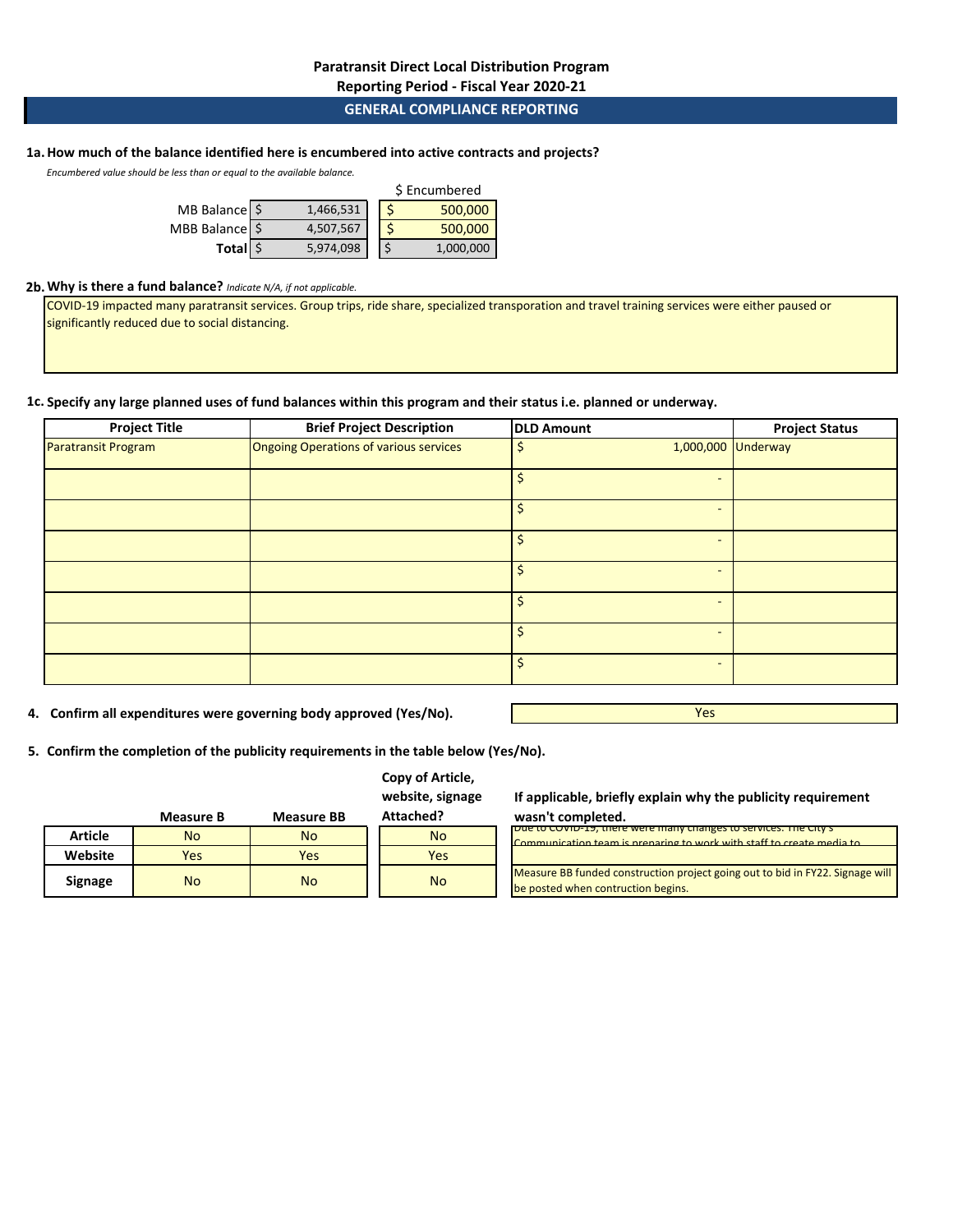#### **No. Project Category**  (*Drop-down Menu)* **Project Phase**  (*Drop-down Menu)*  **Project Type**<br>(Drop-down Menu) *(Drop-down Menu)* **Project Name Project Description/Benefits Quantity Completed in FY 20-21 Units for Quantity** *(Drop-down Menu)*  **Additional description on units or expanded detail on expenditures, Measure B performance, accomplishments DLD Expenditures DLD Expenditures Expenditures Total Cost Measure BB Other Fund** 1 Senior and Disabled Services PS&E Program Administration Safe Routes for Seniors Focus on accessibility and walkability improvements in identified areas in Hayward In-house labor \$ - \$ 26,354 \$ - \$ 26,354 2 Senior and PS&E Disabled Services Program Administration Safe Routes for Seniors Focus on accessibility and walkability improvements in identified areas in Hayward Contracted cost - Design Servies \$ - \$ 130,192 \$ - \$ 130,192 3 Senior and Disabled Services Operations Customer Service and Research, Marketing & Data Collection Outreach Research, Marketing & Data Collection **Collection** Other **Research, Marketing & Data Collection** 31,171 \$ - \$ 31,171 4 Senior and Operations Disabled **Services** Program Administration Program Administration Administration Administrative costs for program delivery Other \$ 502,374 \$ - \$ - \$ 502,374 5 Senior and Disabled Services Operations Group Trips A-Para Transit, Inc. Groups of 4 or more: transportation for groups of eligible clients to meet ADL needs Number of One-Way Unduplicated Trips Total ambulatory: 0 Total non ambulatory: 0 COVID-19 Impact: Hayward temporarily paused group trips in response to the order to shelter in place (March 2020). Ongoing.  $\begin{matrix} \mathsf{S} & \mathsf{S} & \mathsf{S} \end{matrix} \hspace{1.5cm} \begin{matrix} \mathsf{S} & \mathsf{S} & \mathsf{S} \end{matrix} \hspace{1.5cm} \begin{matrix} \mathsf{S} & \mathsf{S} & \mathsf{S} \end{matrix} \hspace{1.5cm}$ 6 Senior and Operations Disabled Services Meal Delivery Meals on Wheels (Service Opportunity for Seniors (SOS)) Delivery of meals to homebound seniors 112,400 Other Number of meals delivered: 112,400 S Number of Unduplicated Clients:  $\vert$ 1785 COVID-19 Impacts: Increased call volume and operations modification to social distance. Increase funding 20% due to increased need. The number of unduplicated clients more than doubled the previous year and meal delivery increased over 40%. \$ 90,000 \$ - \$ - \$ 90,000 7 Senior and Operations Mobility Disabled Services Management/Travel Training Hayward on the Go! Travel Training (CRIL) Mobility management training for seniors and people with disabilities Number of People/Passen Number of workshops: 0 gers Number of Participants in TT Workshops: 0 Number of group trips: 0 Number of Paratransit Group Trips: 0 COVID-19 Impact: Hayward temporarily paused in-person training in response to the order to shelter in place (March 2020). Ongoing.  $\begin{matrix} \mathsf{S} & \mathsf{S} & \mathsf{S} \end{matrix} \hspace{1.5cm} \begin{matrix} \mathsf{S} & \mathsf{S} & \mathsf{S} \end{matrix} \hspace{1.5cm} \begin{matrix} \mathsf{S} & \mathsf{S} & \mathsf{S} \end{matrix} \hspace{1.5cm}$ 8 Senior and Disabled Services Operations Shuttle or Fixed-route Alzheimer's Services of the East Bay **Tring** Transportation to Hayward Adult Day Health Care centers, support for caregivers and individuals recently diagnosed with dementia 112 Number of One-Way Unduplicated Trips 11 unduplicated clients with dementia received 2,466 Activity Kits delivered. 51 monthly on-line support groups, and a 102 weekly visit provided. 112 unduplicated trips were provided from April - June 2021. COVID-19 Impact: Since March 17, 2020, ASEB has been providing hybrid programming. Hayward participants receive telephonic case management, nursing, physical/occupational therapy, recreational therapy, meals and transportation. Field Trips were cancelled. \$ 75,000 \$ - \$ - \$ 75,000 **Reporting Period - Fiscal Year 2020-21 TABLE 2: DETAILED SUMMARY OF EXPENDITURES AND ACCOMPLISHMENTS** le a detailed summary of Measure B and BB Expenditures for the reporting fiscal year. Performance reporting/quantity complete and other fund expenditures should be consistent with reporting data sent to other agencies (reg

**Paratransit Direct Local Distribution Program**